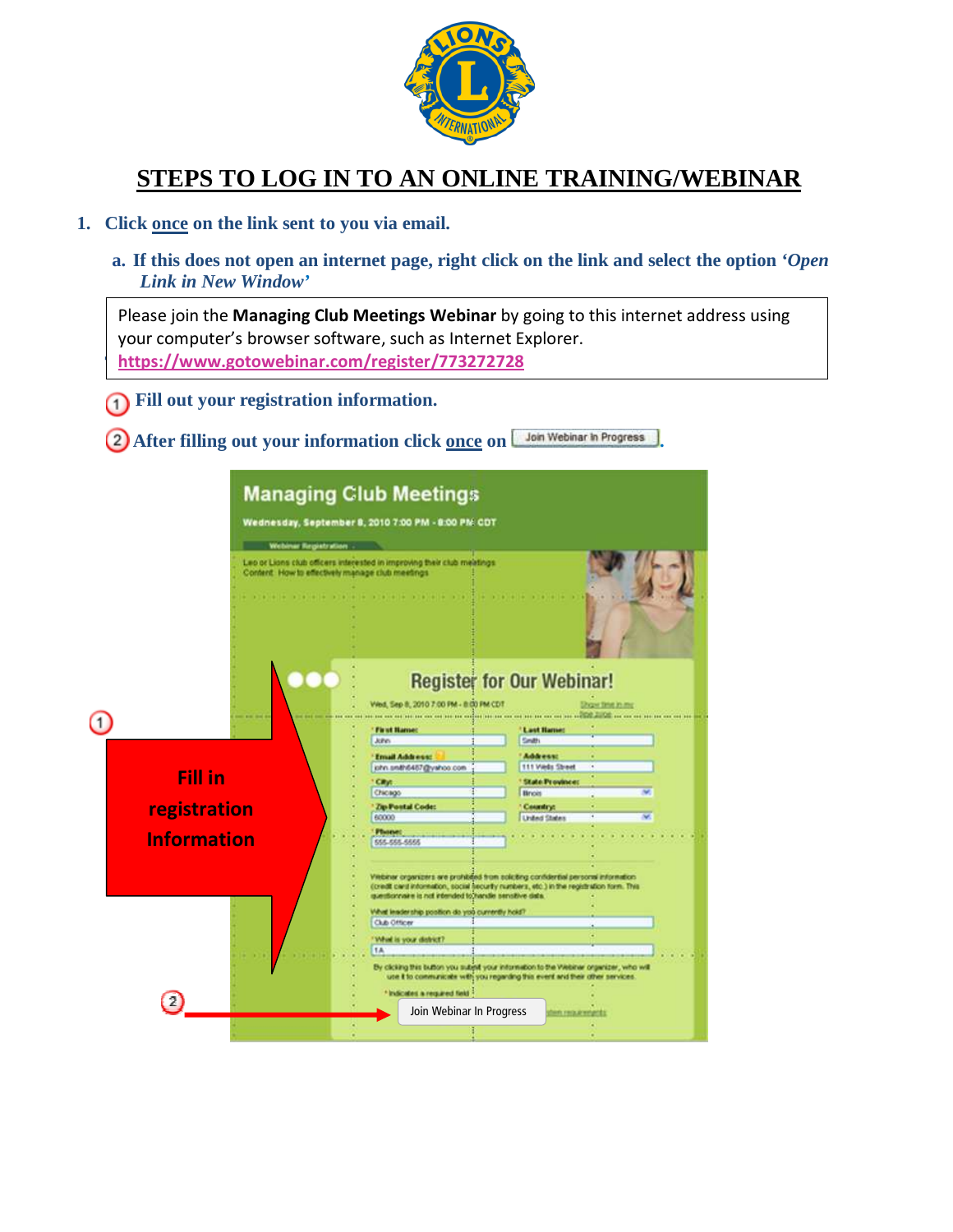

**2. On the day of the webinar please register 10 minutes prior to the webinar start time. After**  clicking **Join Webinar in Progress** the following screen will appear.

|       |            | Joining Webinar                                                                                                                                                                                                                                                              |
|-------|------------|------------------------------------------------------------------------------------------------------------------------------------------------------------------------------------------------------------------------------------------------------------------------------|
|       |            | You don't need to purchase GoToMeeting or sign up for a trial to join a meeting. Please wait a few seconds<br>while GoToMeeting downloads automatically. Then click "Yes" or "Always" to accept the security credentials<br>and follow the prompts for further instructions. |
|       |            | Click "Yes" or "Always" if prompted.                                                                                                                                                                                                                                         |
|       |            | Launch successful.                                                                                                                                                                                                                                                           |
|       |            |                                                                                                                                                                                                                                                                              |
| $\gg$ | Need Help? | If GoToMeeting does not start within one minute, manually download the software and click "Run" or<br>"Open" when prompted. (You may be asked twice.)                                                                                                                        |
| $\gg$ |            | Want to host online meetings and Webinars yourself? (Or know someone who might?)<br>Try GoToWebinar Free for 30 Days - or - Send a Friend a Free Trial                                                                                                                       |

- **3. Please be patient once this screen appears. It may take a moment for the webinar to load.**
- **4. Once loaded you will see the main screen and the control panel. The webinar will begin shortly!**

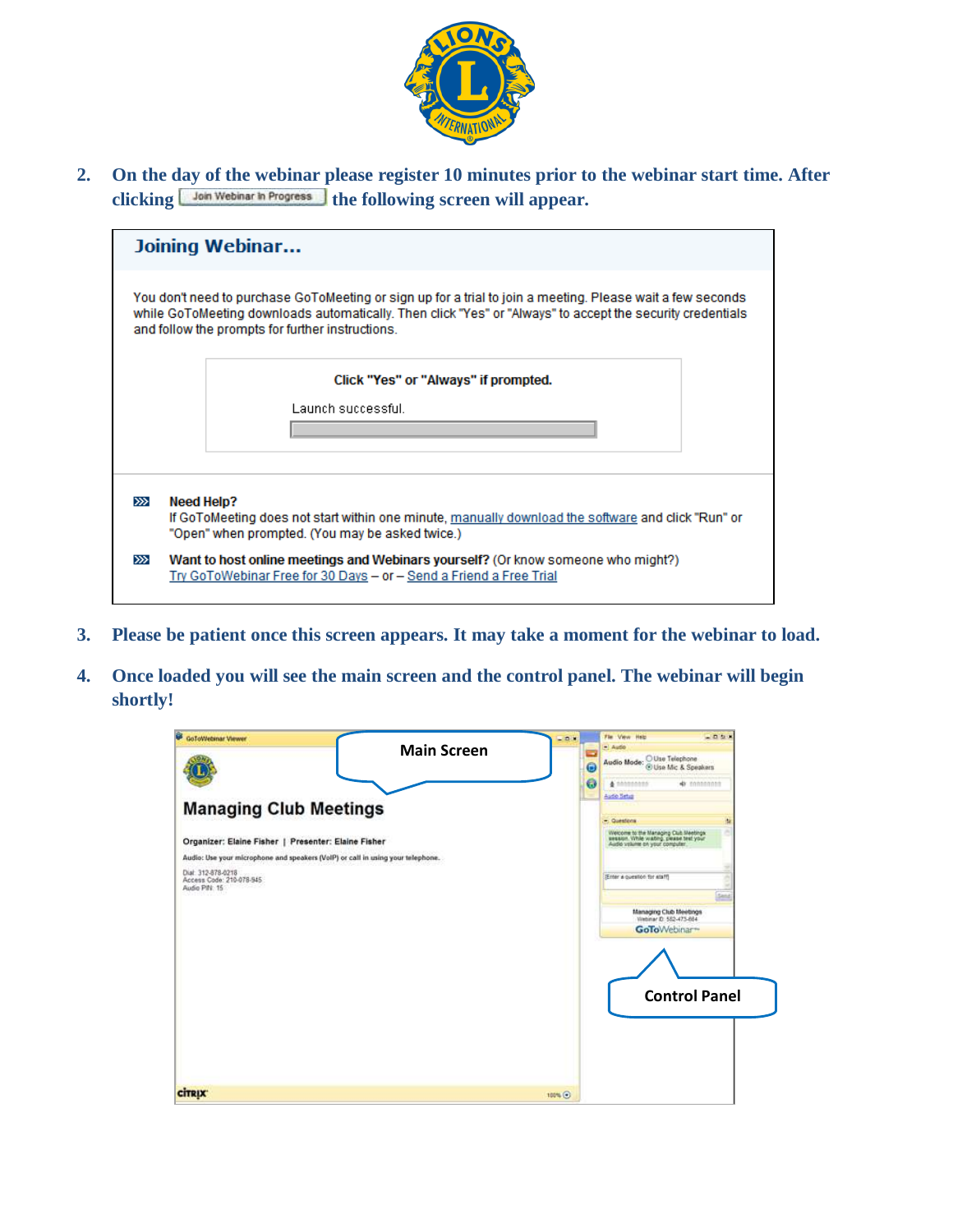

# **To Check your Audio Connection**

#### **Micophone and Speakers (headset):**

**Once you have logged in to the online training, you can test your audio connection while waiting for the training to start.** 

1. Click on the Audio Setup **Audio Setup** in the Audio Pane of the Control Panel. This opens a new **window (see #2)** 



**2. Check that your headset is selected for Microphone Setup and Speaker Setup. Next, speak into the microphone to check the audio output. Next, click "Play Sound" to check the speakers.** 

| You will not be heard while testing your mic or speakers.                                                                                                                                                   |                                                                                                         |
|-------------------------------------------------------------------------------------------------------------------------------------------------------------------------------------------------------------|---------------------------------------------------------------------------------------------------------|
| Microphone Setup<br>Select a device and speak into the microphone to test:<br>Logitech USB Headset<br>₹ 000000000<br>The meter will turn green when your microphone is working.                             | The meter will light up<br>green when you speak to<br>indicate the microphone<br>is working             |
| (a) Speakers Setup<br>Select a device and click Play Sound to test:<br>49.00000000<br>Logitech USB Headset<br>Click Play Sound and verify you can hear it playing from your speakers.<br>Mute<br>Play Sound | The meter will light up green<br>when you click "Play Sound"<br>to indicate the speakers are<br>working |
| A vanced<br>Automatically adjust my audio settings<br>Microphone boost - uncheck if people say you sound distorted<br>Need Additional Help?<br>Send Audio Feedback                                          |                                                                                                         |
|                                                                                                                                                                                                             |                                                                                                         |

**\*\* For MAC users the images may look slightly different, but testing the audio is done the same.**